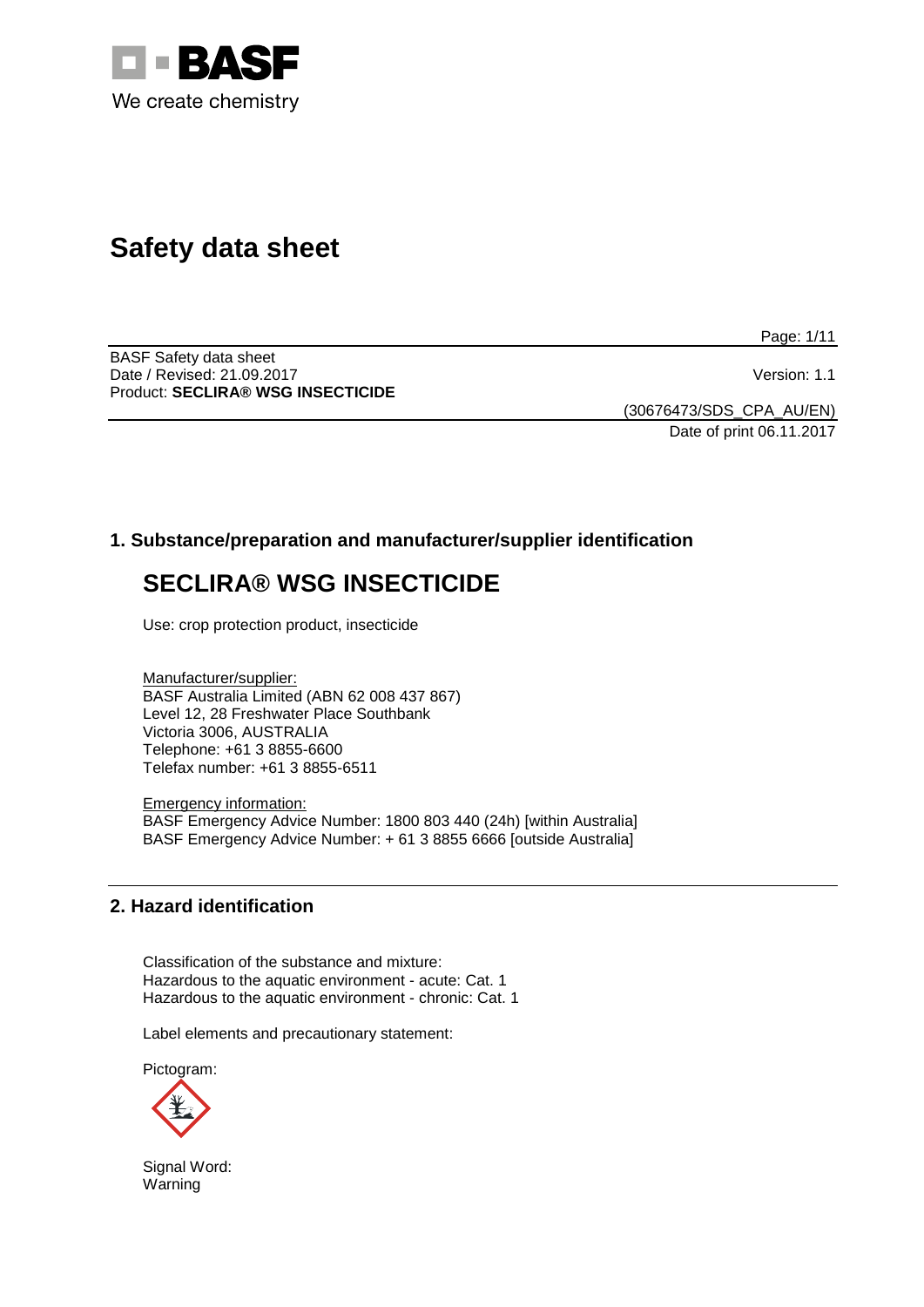Page: 2/11

#### BASF Safety data sheet Date / Revised: 21.09.2017 **Version: 1.1** Product: **SECLIRA® WSG INSECTICIDE**

(30676473/SDS\_CPA\_AU/EN)

Date of print 06.11.2017

| <b>Hazard Statement:</b><br>H400<br>H410                                                                                                                                                                                                                                                                     | Very toxic to aquatic life.<br>Very toxic to aquatic life with long lasting effects. |  |
|--------------------------------------------------------------------------------------------------------------------------------------------------------------------------------------------------------------------------------------------------------------------------------------------------------------|--------------------------------------------------------------------------------------|--|
| Precautionary Statements (Response):<br>Collect spillage.<br>P391                                                                                                                                                                                                                                            |                                                                                      |  |
| Precautionary Statements (Disposal):                                                                                                                                                                                                                                                                         |                                                                                      |  |
| P <sub>501</sub>                                                                                                                                                                                                                                                                                             | Dispose of contents/container to hazardous or special waste collection<br>point.     |  |
| Other hazards which do not result in classification:<br>See section 12 - Results of PBT and vPvB assessment.<br>If applicable information is provided in this section on other hazards which do not result in<br>classification but which may contribute to the overall hazards of the substance or mixture. |                                                                                      |  |

## **3. Composition/information on ingredients**

#### **Chemical nature**

insecticide, water dispersible granules

Hazardous ingredients

dinotefuran (ISO); (RS)-1-methyl-2-nitro-3-(tetrahydro-3-furylmethyl)guanidine Content (W/W): 39.8 % CAS Number: 165252-70-0 Acute Tox.: Cat. 4 (oral) Aquatic Acute: Cat. 1 Aquatic Chronic: Cat. 1

## **4. First-Aid Measures**

General advice: Remove contaminated clothing.

If inhaled: Keep patient calm, remove to fresh air.

On skin contact: Wash thoroughly with soap and water.

On contact with eyes: Wash affected eyes for at least 15 minutes under running water with eyelids held open.

On ingestion: Rinse mouth and then drink plenty of water.

Note to physician: Symptoms: No significant reaction of the human body to the product known. Treatment: Symptomatic treatment (decontamination, vital functions).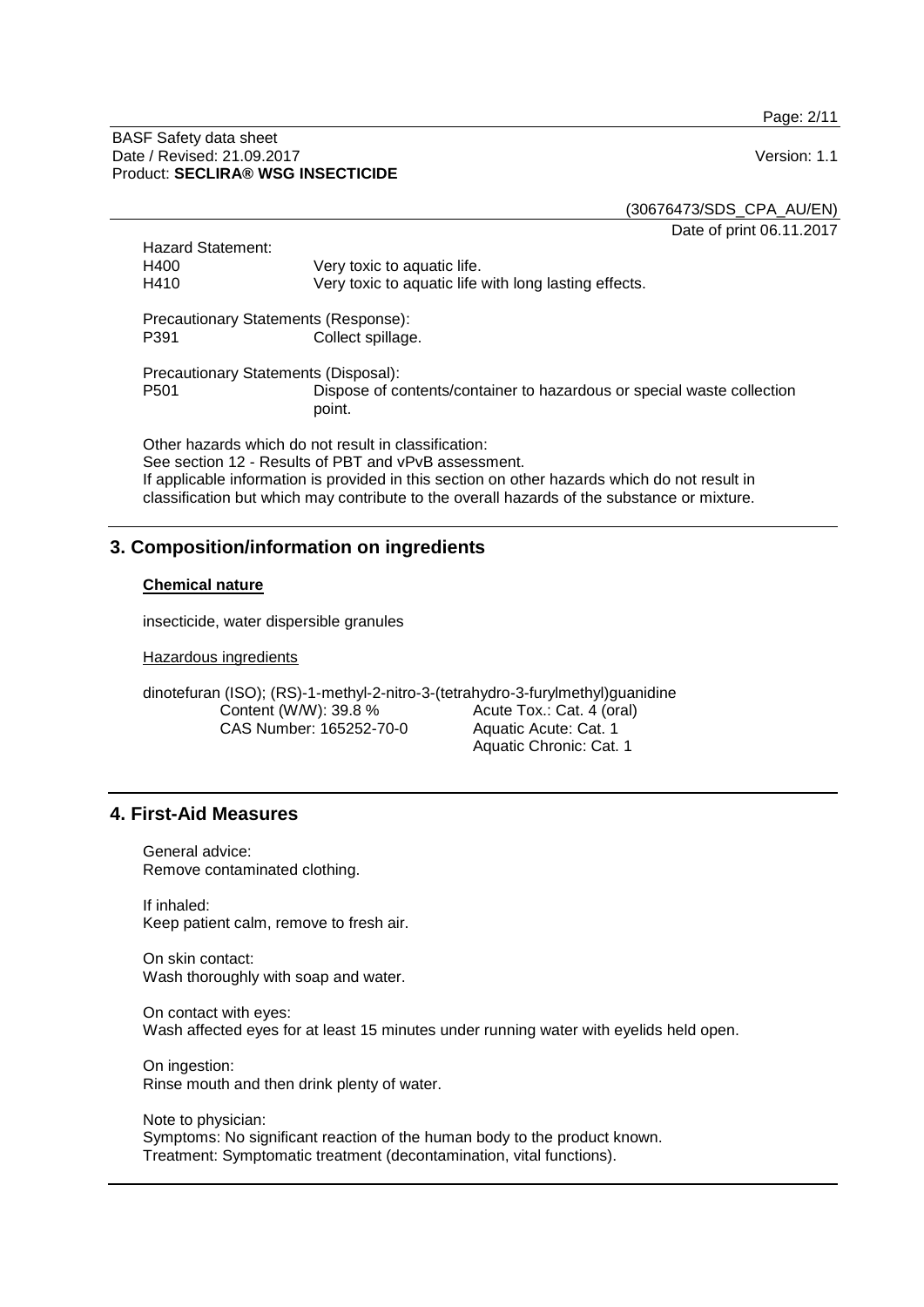Page: 3/11

BASF Safety data sheet Date / Revised: 21.09.2017 **Version: 1.1** Product: **SECLIRA® WSG INSECTICIDE**

(30676473/SDS\_CPA\_AU/EN)

Date of print 06.11.2017

## **5. Fire-Fighting Measures**

Suitable extinguishing media: water spray, dry powder, foam

Unsuitable extinguishing media for safety reasons: water jet, carbon dioxide

Specific hazards: carbon monoxide, carbon dioxide, nitrogen oxides, acid halides The substances/groups of substances mentioned can be released in case of fire.

Special protective equipment: Wear self-contained breathing apparatus and chemical-protective clothing.

Further information:

Collect contaminated extinguishing water separately, do not allow to reach sewage or effluent systems. Dispose of fire debris and contaminated extinguishing water in accordance with official regulations. In case of fire and/or explosion do not breathe fumes. Keep containers cool by spraying with water if exposed to fire.

## **6. Accidental Release Measures**

Personal precautions:

Use personal protective clothing. Avoid contact with the skin, eyes and clothing. Avoid dust formation.

Environmental precautions: Do not discharge into the subsoil/soil. Do not discharge into drains/surface waters/groundwater.

Methods for cleaning up or taking up:

For small amounts: Contain with dust binding material and dispose of.

For large amounts: Sweep/shovel up.

Dispose of absorbed material in accordance with regulations. Collect waste in suitable containers, which can be labeled and sealed. Clean contaminated floors and objects thoroughly with water and detergents, observing environmental regulations. Avoid raising dust.

## **7. Handling and Storage**

#### **Handling**

No special measures necessary if stored and handled correctly. Ensure thorough ventilation of stores and work areas. When using do not eat, drink or smoke. Hands and/or face should be washed before breaks and at the end of the shift.

Protection against fire and explosion:

Avoid dust formation. Dust can form an explosive mixture with air. Prevent electrostatic charge sources of ignition should be kept well clear - fire extinguishers should be kept handy.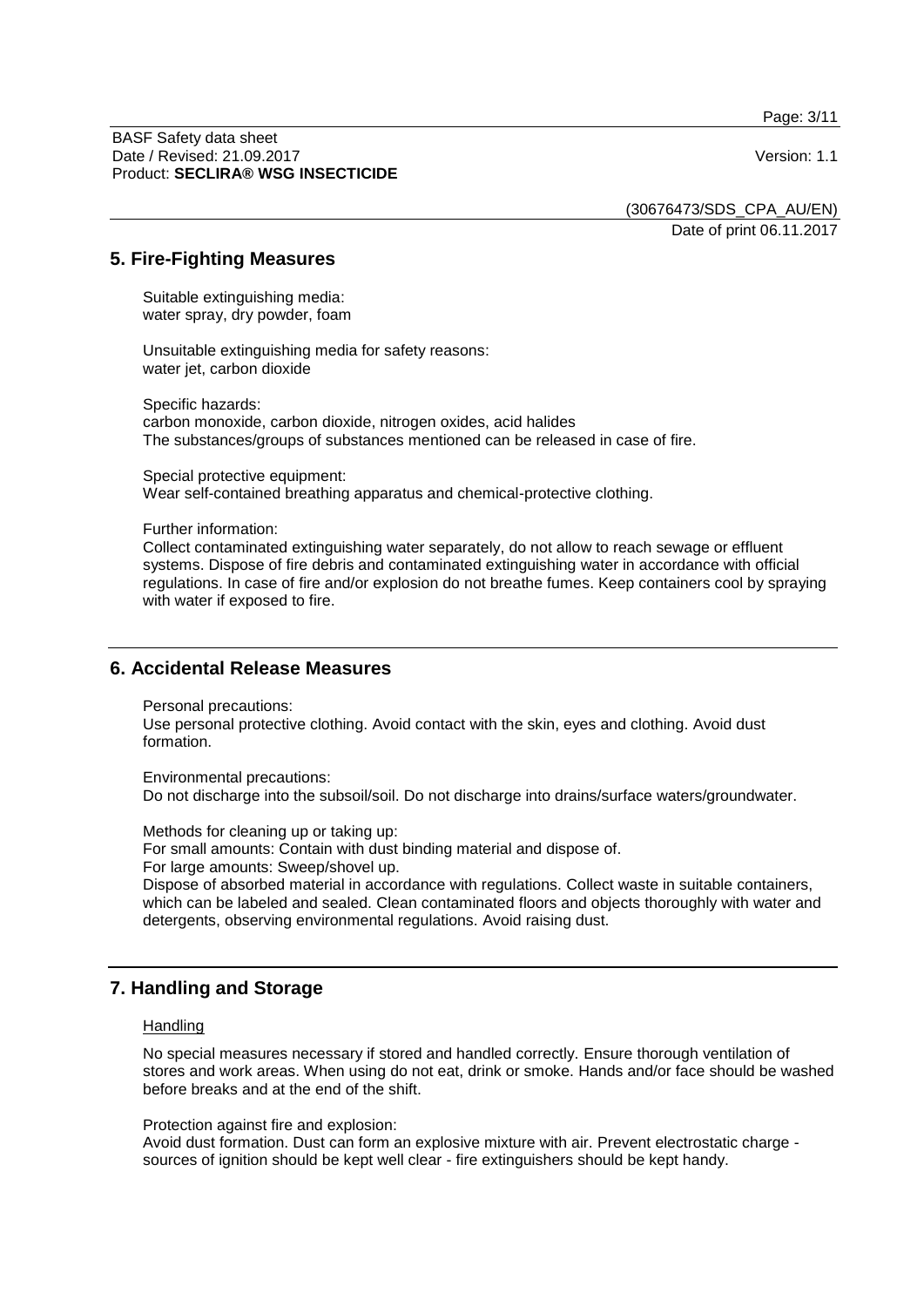Page: 4/11

BASF Safety data sheet Date / Revised: 21.09.2017 **Version: 1.1** Product: **SECLIRA® WSG INSECTICIDE**

(30676473/SDS\_CPA\_AU/EN)

Date of print 06.11.2017

#### **Storage**

Segregate from foods and animal feeds.

Further information on storage conditions: Keep away from heat. Protect from direct sunlight. Protect against moisture.

## **8. Exposure controls and personal protection**

Components with occupational exposure limits

No occupational exposure limits known.

Personal protective equipment

Respiratory protection: Respiratory protection not required.

Hand protection: Chemical resistant protective gloves

Eye protection: Safety glasses with side-shields (frame goggles) (e.g. EN 166)

Body protection: Standard work clothes and shoes.

General safety and hygiene measures:

Avoid contact with the skin, eyes and clothing. In order to prevent contamination while handling, closed working clothes and working gloves should be used. Wash contaminated clothing before reuse. Gloves must be inspected regularly and prior to each use. Replace if necessary (e.g. pinhole leaks). Before eating, drinking, or smoking, wash face and hands with soap and water.

# **9. Physical and Chemical Properties**

| Form:<br>Colour:<br>Odour:<br>Odour threshold: | free flowing fine granules<br>white<br>odourless<br>not applicable, odour not perceivable |
|------------------------------------------------|-------------------------------------------------------------------------------------------|
| pH value:                                      | approx. $6 - 8$<br>(approx. $23 °C$ )                                                     |
| melting range:                                 | 78 - 109 °C<br>111 - 144 °C                                                               |
| Boiling point:                                 | not determined                                                                            |
| Flash point:                                   |                                                                                           |
| Evaporation rate:                              | not applicable                                                                            |
|                                                | not applicable                                                                            |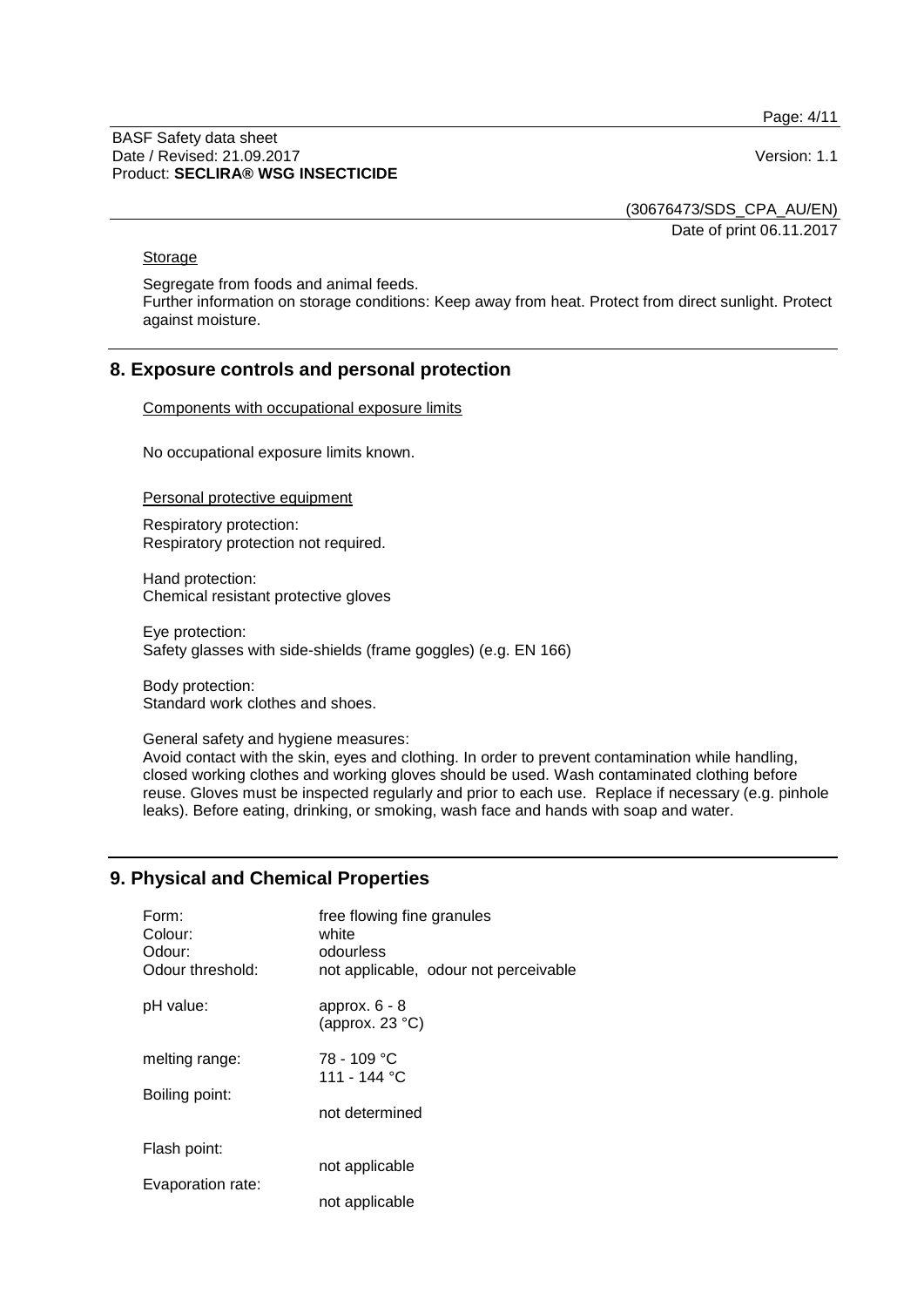Page: 5/11

#### BASF Safety data sheet Date / Revised: 21.09.2017 Version: 1.1 Product: **SECLIRA® WSG INSECTICIDE**

(30676473/SDS\_CPA\_AU/EN)

Date of print 06.11.2017

| Flammability (solid/gas): not highly flammable<br>Lower explosion limit: |                                                                                                                                                                                                                       |  |
|--------------------------------------------------------------------------|-----------------------------------------------------------------------------------------------------------------------------------------------------------------------------------------------------------------------|--|
|                                                                          | As a result of our experience with this<br>product and our knowledge of its<br>composition we do not expect any<br>hazard as long as the product is used<br>appropriately and in accordance with<br>the intended use. |  |
| Upper explosion limit:                                                   | As a result of our experience with this<br>product and our knowledge of its<br>composition we do not expect any<br>hazard as long as the product is used<br>appropriately and in accordance with<br>the intended use. |  |
| Thermal decomposition:                                                   | No decomposition if stored and<br>handled as prescribed/indicated.                                                                                                                                                    |  |
| Self ignition:                                                           | not determined                                                                                                                                                                                                        |  |
| Self heating ability:                                                    | It is not a substance capable of<br>spontaneous heating.                                                                                                                                                              |  |
| Minimum ignition energy: > 100 mJ                                        | $(7.1 \text{ bar})$                                                                                                                                                                                                   |  |
| Explosion hazard:                                                        | Based on the chemical structure<br>there is no indicating of explosive<br>properties.                                                                                                                                 |  |
| Fire promoting properties:                                               | Based on its structural properties<br>the product is not classified as<br>oxidizing.                                                                                                                                  |  |
| Vapour pressure:                                                         | not applicable                                                                                                                                                                                                        |  |
| Density:                                                                 | approx. 1.4 g/cm3<br>(20 °C)<br>The statements are based on the<br>properties of the individual                                                                                                                       |  |
| Relative density:                                                        | components.<br>1.33<br>(20 °C)<br>The product has not been tested.<br>The statement has been derived from<br>substances/products of a similar<br>structure or composition.                                            |  |
| Bulk density:<br>Relative vapour density (air):                          | approx. 0.405 - 0.495 kg/l<br>not applicable                                                                                                                                                                          |  |
| Solubility in water:                                                     | not applicable                                                                                                                                                                                                        |  |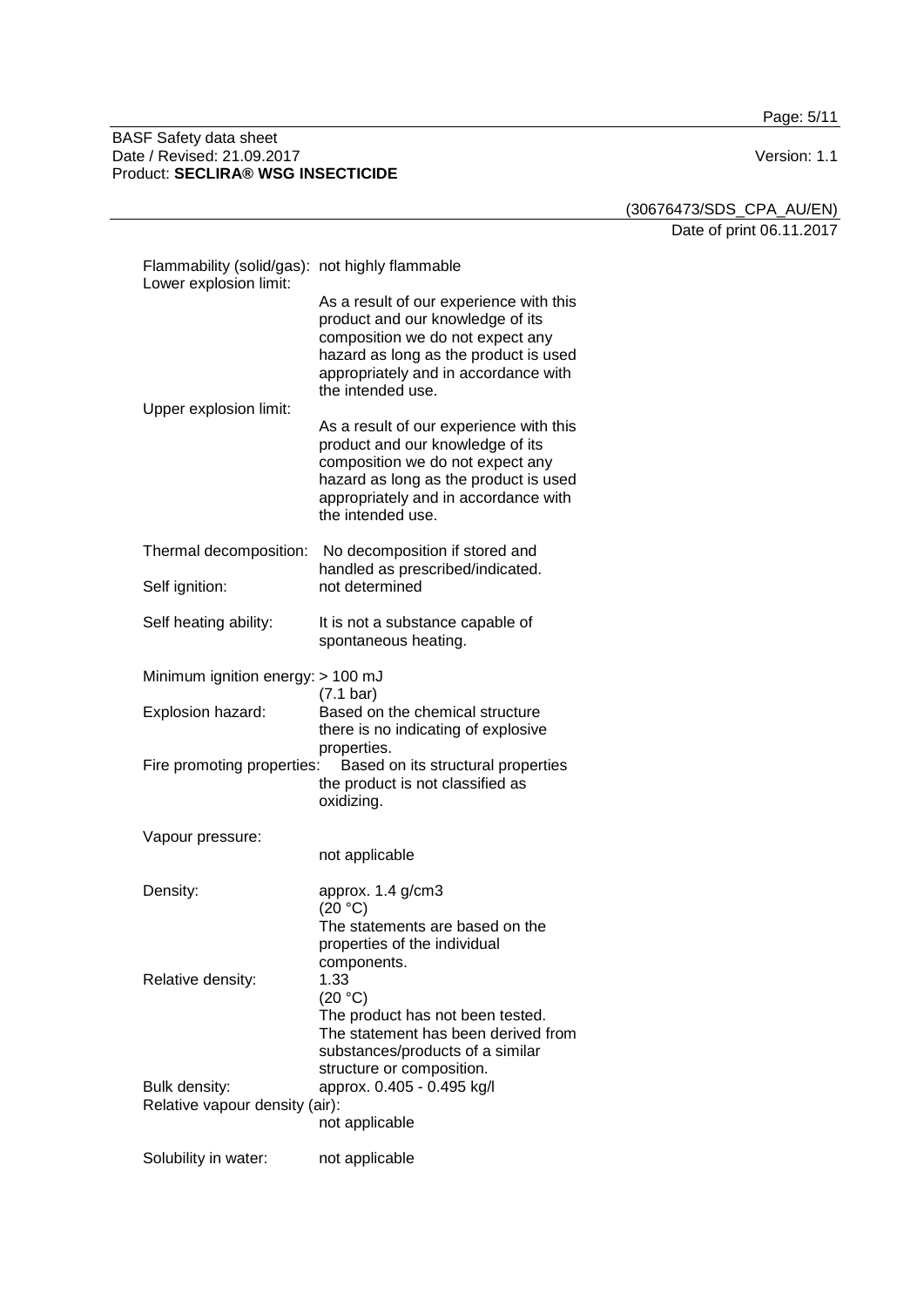Page: 6/11

#### BASF Safety data sheet Date / Revised: 21.09.2017 **Version: 1.1** Product: **SECLIRA® WSG INSECTICIDE**

(30676473/SDS\_CPA\_AU/EN)

Date of print 06.11.2017

Information on: dinotefuran (ISO); (RS)-1-methyl-2-nitro-3-(tetrahydro-3-furylmethyl)guanidine Partitioning coefficient n-octanol/water (log Pow): -0.549 (25 °C)

----------------------------------

Viscosity, dynamic:

not applicable

## **10. Stability and Reactivity**

Conditions to avoid: See MSDS section 7 - Handling and storage.

Thermal decomposition: No decomposition if stored and handled as prescribed/indicated.

Substances to avoid: strong oxidizing agents, strong acids, strong bases

Hazardous reactions: No hazardous reactions if stored and handled as prescribed/indicated.

Hazardous decomposition products: No hazardous decomposition products if stored and handled as prescribed/indicated.

# **11. Toxicological Information**

## **Acute toxicity**

Assessment of acute toxicity:

Virtually nontoxic after a single ingestion. Virtually nontoxic by inhalation. Virtually nontoxic after a single skin contact.

Experimental/calculated data: LD50 rat (oral): > 5,000 mg/kg

LC50 rat (by inhalation):  $>$  5.09 mg/l 4 h No mortality was observed.

LD50 rat (dermal): > 5,000 mg/kg

## **Irritation**

Assessment of irritating effects: Not irritating to the skin. Not irritating to the eyes.

Experimental/calculated data: Skin corrosion/irritation rabbit:

Serious eye damage/irritation rabbit: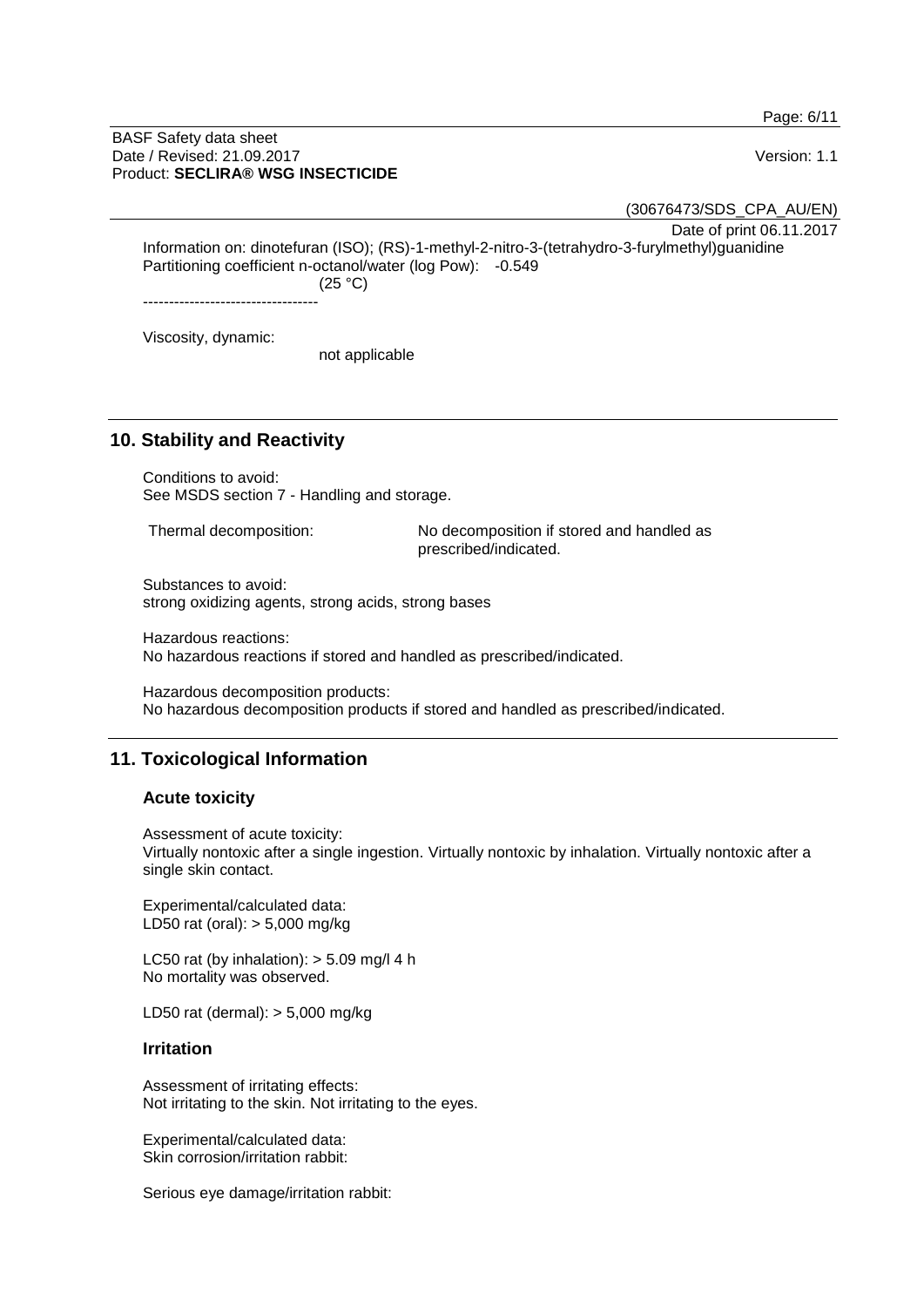Page: 7/11

BASF Safety data sheet Date / Revised: 21.09.2017 **Version: 1.1** Product: **SECLIRA® WSG INSECTICIDE**

(30676473/SDS\_CPA\_AU/EN)

Date of print 06.11.2017

## **Respiratory/Skin sensitization**

Assessment of sensitization: There is no evidence of a skin-sensitizing potential.

Experimental/calculated data: Buehler test guinea pig:

## **Germ cell mutagenicity**

Assessment of mutagenicity:

The product has not been tested. The statement has been derived from the properties of the individual components. Mutagenicity tests revealed no genotoxic potential.

## **Carcinogenicity**

Assessment of carcinogenicity:

The product has not been tested. The statement has been derived from the properties of the individual components. The results of various animal studies gave no indication of a carcinogenic effect.

## **Reproductive toxicity**

Assessment of reproduction toxicity:

The product has not been tested. The statement has been derived from the properties of the individual components. The results of animal studies gave no indication of a fertility impairing effect.

## **Developmental toxicity**

Assessment of teratogenicity:

The product has not been tested. The statement has been derived from the properties of the individual components. Animal studies gave no indication of a developmental toxic effect at doses that were not toxic to the parental animals.

## **Specific target organ toxicity (single exposure):**

Assessment of STOT single:

The available information is not sufficient for the evaluation of specific target organ toxicity.

## **Repeated dose toxicity and Specific target organ toxicity (repeated exposure)**

Assessment of repeated dose toxicity:

The product has not been tested. The statement has been derived from the properties of the individual components. No substance-specific organtoxicity was observed after repeated administration to animals.

## **Aspiration hazard**

No aspiration hazard expected.

The product has not been tested. The statement has been derived from the properties of the individual components.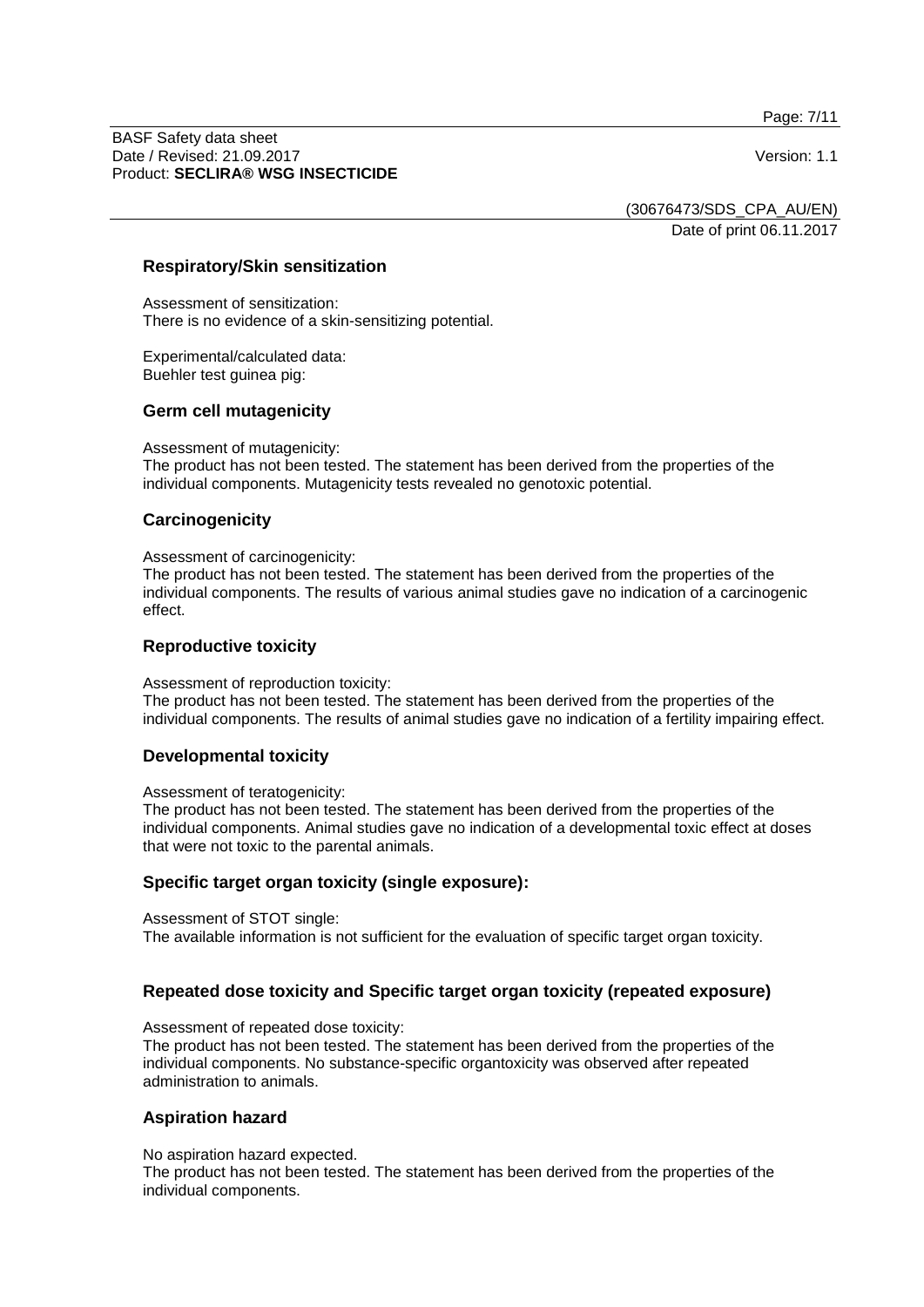Page: 8/11

BASF Safety data sheet Date / Revised: 21.09.2017 **Version: 1.1** Product: **SECLIRA® WSG INSECTICIDE**

(30676473/SDS\_CPA\_AU/EN)

Date of print 06.11.2017

## **Other relevant toxicity information**

Misuse can be harmful to health.

## **12. Ecological Information**

## **Ecotoxicity**

Assessment of aquatic toxicity: Very toxic to aquatic life with long lasting effects. The product has not been tested. The statement has been derived from the properties of the individual components.

Information on: dinotefuran (ISO); (RS)-1-methyl-2-nitro-3-(tetrahydro-3-furylmethyl)guanidine Toxicity to fish:

LC50 (96 h) > 100 mg/l, Oncorhynchus mykiss

LC50 (96 h) > 100 mg/l, Cyprinus carpio ----------------------------------

Information on: dinotefuran (ISO); (RS)-1-methyl-2-nitro-3-(tetrahydro-3-furylmethyl)guanidine Aquatic invertebrates: EC50 (48 h) > 1,000 mg/l, Daphnia magna

EC50 (96 h) 0.79 mg/l, Mysidopsis bahia ----------------------------------

Information on: dinotefuran (ISO); (RS)-1-methyl-2-nitro-3-(tetrahydro-3-furylmethyl)guanidine Aquatic plants: EC50 (72 h) 97.6 mg/l (biomass), Pseudokirchneriella subcapitata ----------------------------------

Other terrestrial non-mammals: LD50 0,022 µg/bee, Apis mellifera The product has not been tested. The statement has been derived from the properties of the individual components.

## **Mobility**

Assessment transport between environmental compartments: not determined

Information on: dinotefuran (ISO); (RS)-1-methyl-2-nitro-3-(tetrahydro-3-furylmethyl)guanidine Assessment transport between environmental compartments:

Following exposure to soil, the product trickles away and can - dependant on degradation - be transported to deeper soil areas with larger water loads.

----------------------------------

## **Persistence and degradability**

Assessment biodegradation and elimination (H2O):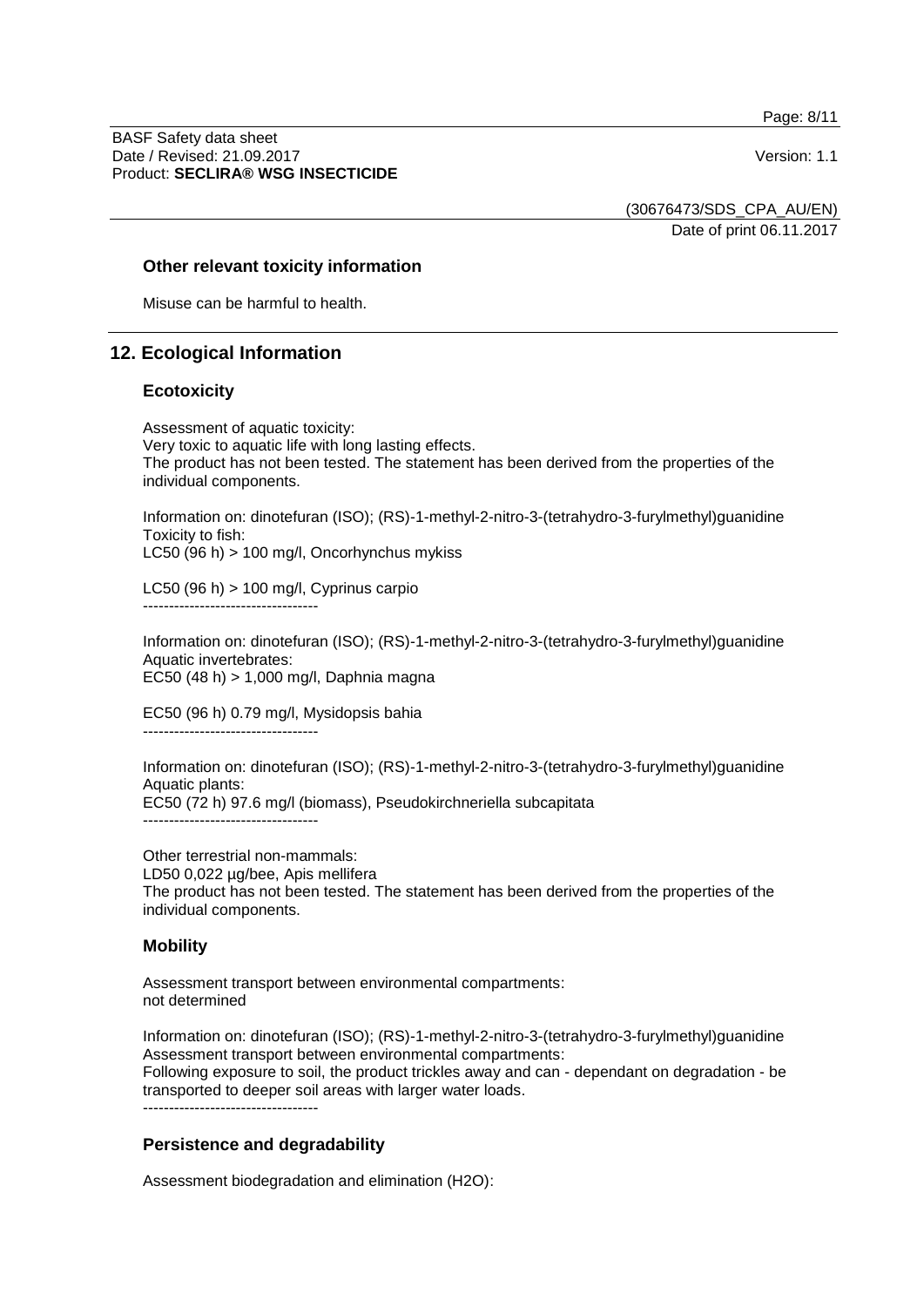Page: 9/11

#### BASF Safety data sheet Date / Revised: 21.09.2017 **Version: 1.1** Product: **SECLIRA® WSG INSECTICIDE**

(30676473/SDS\_CPA\_AU/EN)

Date of print 06.11.2017

The product has not been tested. The statement has been derived from the properties of the individual components.

Information on: dinotefuran (ISO); (RS)-1-methyl-2-nitro-3-(tetrahydro-3-furylmethyl)guanidine Assessment biodegradation and elimination (H2O): Not readily biodegradable (by OECD criteria). ----------------------------------

## **Bioaccumulation potential**

Assessment bioaccumulation potential: The product has not been tested. The statement has been derived from the properties of the individual components.

Information on: dinotefuran (ISO); (RS)-1-methyl-2-nitro-3-(tetrahydro-3-furylmethyl)guanidine Assessment bioaccumulation potential: Because of the n-octanol/water distribution coefficient (log Pow) accumulation in organisms is not to be expected.

----------------------------------

## **Additional information**

Other ecotoxicological advice: Do not discharge product into the environment without control.

## **13. Disposal Considerations**

Must be sent to a suitable incineration plant, observing local regulations.

Contaminated packaging: Contaminated packaging should be emptied as far as possible and disposed of in the same manner as the substance/product.

## **14. Transport Information**

## **Domestic transport:**

| Hazard class:         | 9                                                                            |
|-----------------------|------------------------------------------------------------------------------|
| Packing group:        | Ш                                                                            |
| ID number:            | <b>UN 3077</b>                                                               |
| Hazard label:         | 9. EHSM                                                                      |
| Proper shipping name: | ENVIRONMENTALLY HAZARDOUS SUBSTANCE, SOLID, N.O.S.<br>(contains DINOTEFURAN) |

#### **Further information**

Hazchem Code:2Z IERG Number:47

**Sea transport** IMDG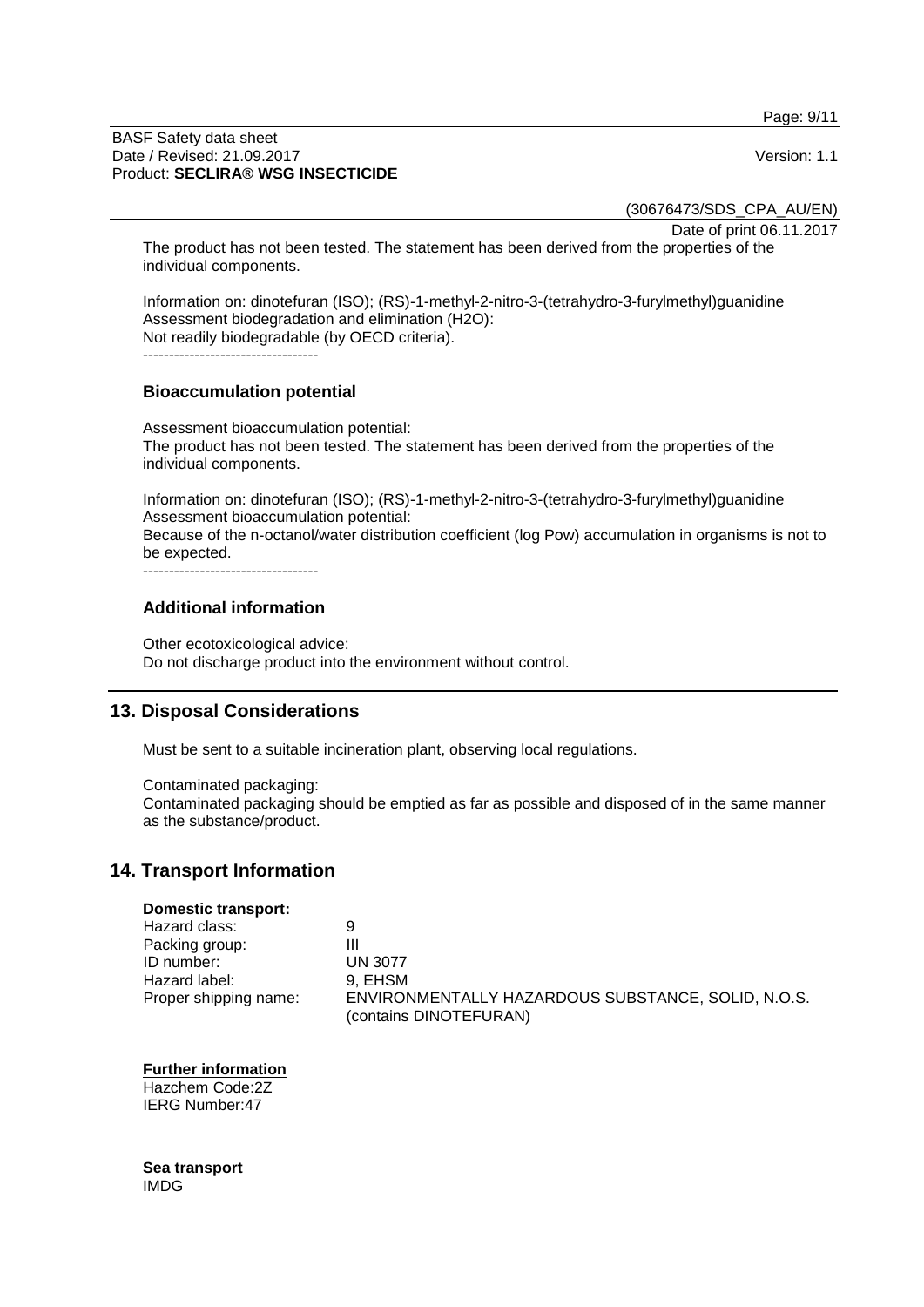Page: 10/11

#### BASF Safety data sheet Date / Revised: 21.09.2017 **Version: 1.1** Product: **SECLIRA® WSG INSECTICIDE**

(30676473/SDS\_CPA\_AU/EN)

Date of print 06.11.2017

| Hazard class:<br>Packing group:<br>ID number:<br>Hazard label:<br>Marine pollutant:<br>Proper shipping name: | 9<br>Ш<br><b>UN 3077</b><br>9, EHSM<br>YES.<br>ENVIRONMENTALLY HAZARDOUS SUBSTANCE, SOLID, N.O.S.<br>(contains DINOTEFURAN) |
|--------------------------------------------------------------------------------------------------------------|-----------------------------------------------------------------------------------------------------------------------------|
| Air transport<br><b>IATA/ICAO</b>                                                                            |                                                                                                                             |
| Hazard class:<br>Packing group:<br>ID number:<br>Hazard label:<br>Proper shipping name:                      | 9<br>Ш<br><b>UN 3077</b><br>9, EHSM<br>ENVIRONMENTALLY HAZARDOUS SUBSTANCE, SOLID, N.O.S.<br>(contains DINOTEFURAN)         |

## **Further information**

Environmentally Hazardous Substances meeting the description of UN 3077 or UN 3082 are not subjected to the Australian Dangerous Goods Code when transported by road or rail in packagings not exceeding 500 kg(L) or IBCs.

# **15. Regulatory Information**

## **Other regulations**

If other regulatory information applies that is not already provided elsewhere in this safety data sheet, then it is described in this subsection.

Standard for the Uniform Scheduling of Medicines and Poisons (SUSMP): Schedule 5

APVMA Approval No.: 83011

#### **Registration status:**

AICS, AU released w/o restriction f. BASF / not listed

# **16. Other Information**

Vertical lines in the left hand margin indicate an amendment from the previous version.